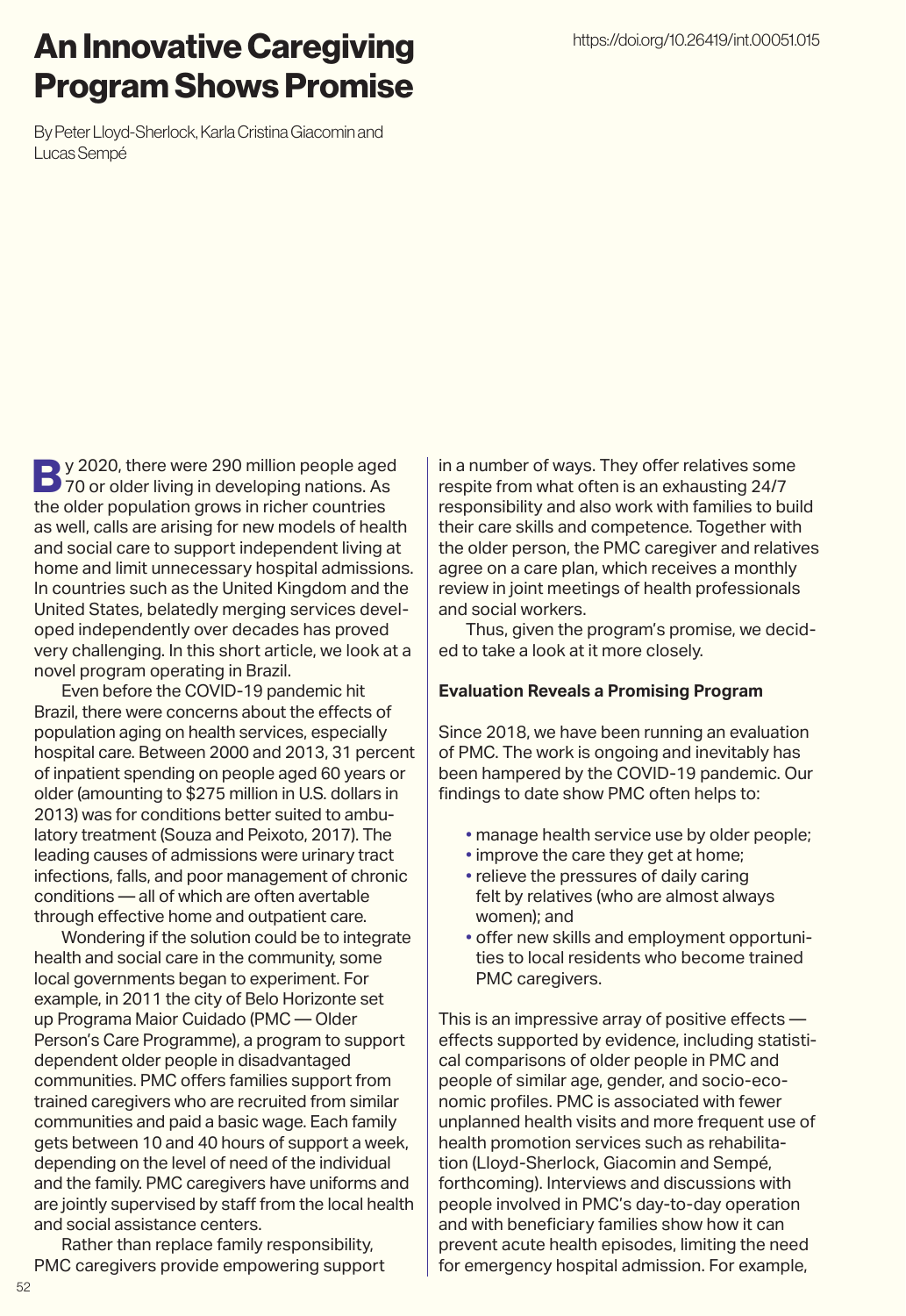# Together with the older person, the PMC caregiver and relatives agree on a care plan, which receives a monthly review in joint meetings of health professionals and social workers.



**Participants in Belo Horizonte's Programa Maior Cuidado (PMC — Older Person's Care Programme)**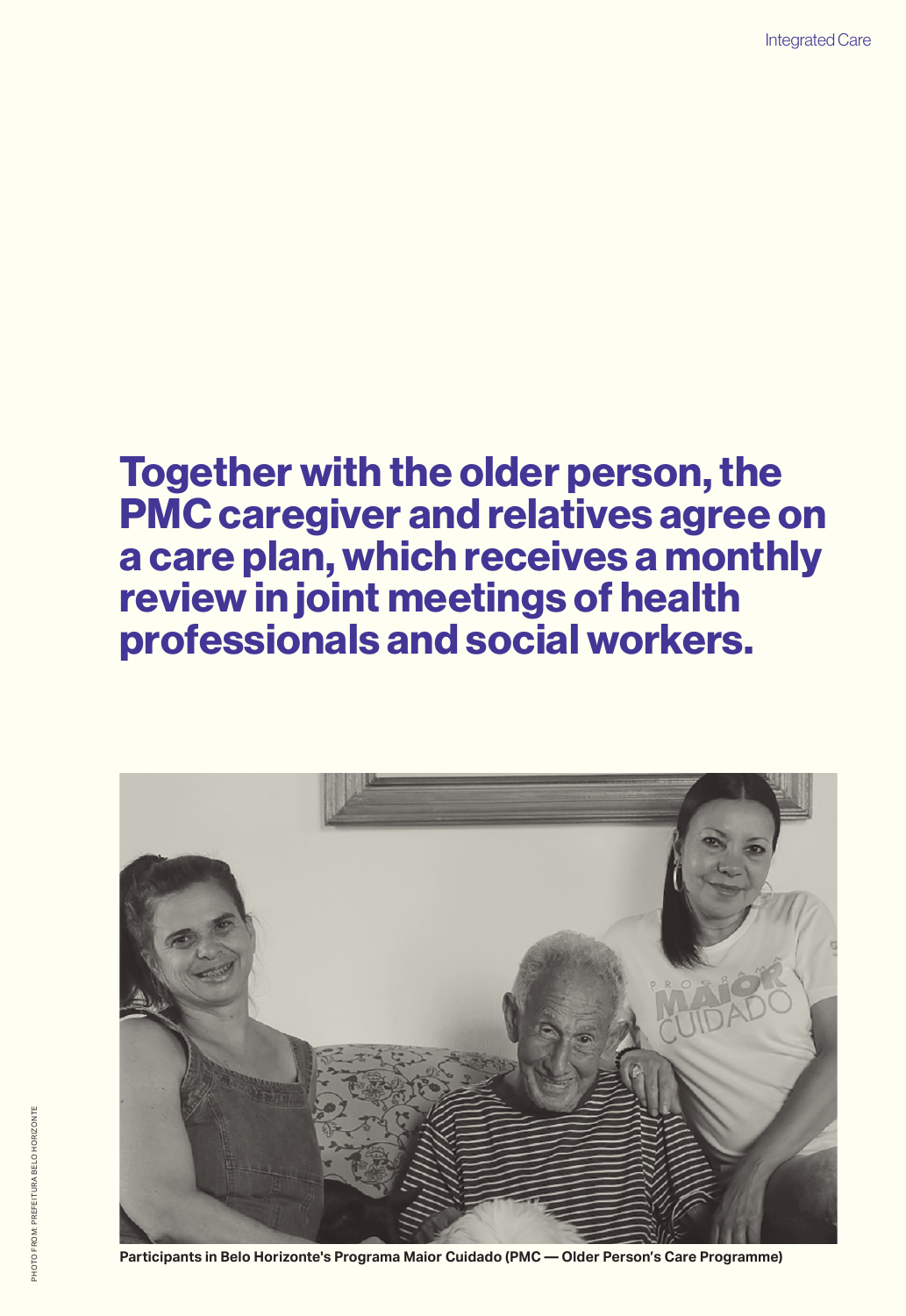Decent pay, training, and a professional identity enhance staff retention, accountability, and quality assurance. In this way, PMC has become an empowering career option for women in neighborhoods where steady employment is very limited.

the daughter of a 92-year-old man with multiple chronic health conditions hospitalized on several occasions for failing to manage them told us:

*The PMC carer sets up his oxygen supply and stays with him chatting about this and that… She's always on the look-out in case there is anything different about him. She notices little things and then she'll tell me, "Look, there must be something going on with him. I'll have word with the people at the health centre."* 

Although the main goal of PMC is to improve the care older people receive from their families, it recognizes accomplishing that goal requires social workers and health professionals to work together to understand families' wider circumstances. In the poor communities where PMC operates, people of all ages face multiple problems, including addiction, unemployment, violence, and mental trauma. Acknowledging those challenges, PMC offers family caregivers respite and support so they can live their own lives, as well as provide loved ones the help they need. As one nurse put it:

*The daughter of one older woman told me that now that they are in PMC she has time to wash her own clothes and do some things for herself. Before that, she didn't have time for anything.* 

Over the years, PMC has also provided training and a fair wage to thousands of local residents mostly, although not entirely, women. This has been central to its success. These PMC

caregivers are the lifeblood of the intervention. Decent pay, training, and a professional identity enhance staff retention, accountability, and quality assurance. In this way, PMC has become an empowering career option for women in neighborhoods where steady employment is very limited.

Notwithstanding these positive effects, PMC is not without flaws. Working with disadvantaged families in poor and sometimes violent neighborhoods is never easy, and not all families are predisposed to cooperate. PMC cannot cater to the needs of older people living alone, who require other forms of support. As with almost all interventions involving different government agencies, communication and coordination are not always perfect. These dynamics sometimes lead to confusion and misunderstandings between health staff and social workers and a degree of institutional disconnect at higher managerial levels (de Souza Aredes et al, 2021).

### **Pandemic Presents Insights**

While, as mentioned, COVID-19 presented challenges, our evaluation of PMC was largely complete by the start of the pandemic. Nonetheless, the pandemic presented a chance to see PMC from another angle. As the number of infections in Belo Horizonte rose, we wanted to see how PMC would cope. To protect PMC caregivers, it was necessary to replace most home visits with telephone calls. Over time, a hybrid system was put in place with video calls and home visits resuming when COVID-19 was less prevalent. In this way, it was able to provide at least some support to 85 percent of families. Frustratingly, PMC